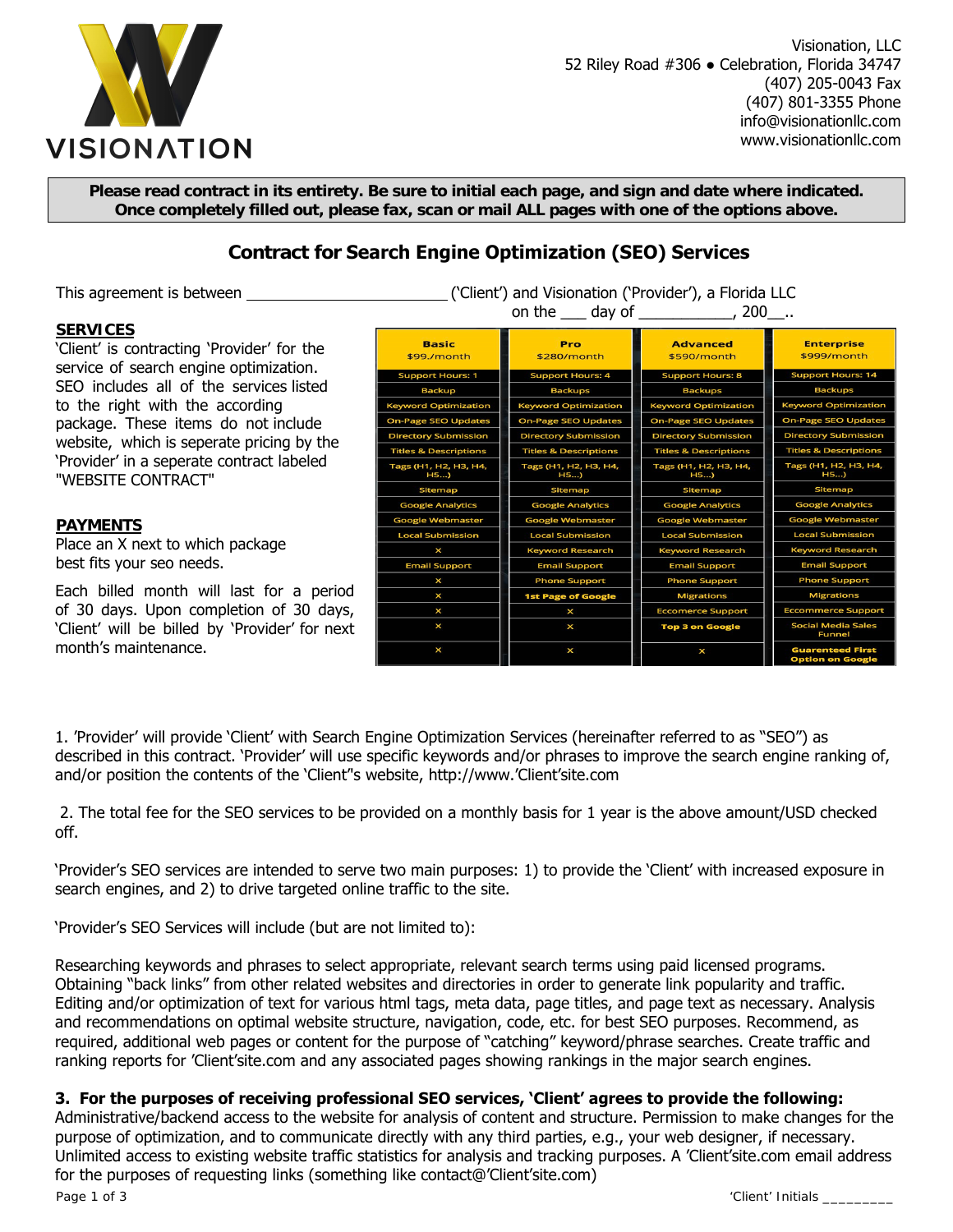Authorization to use 'Client' pictures, logos, trademarks, web site images, pamphlets, content, etc., for any use as deemed necessary by 'Provider' for search engine optimization purposes. If 'Client''s site is lacking in textual content, 'Client' will provide additional text content in electronic format for the purpose of creating additional or richer web pages. 'Provider' can create site content at additional cost to the 'Client'. If 'Client' is interested in purchasing content from 'Provider', please contact 'Provider' for a cost estimate.

## **4. 'Client' must acknowledge the following with respect to SEO services:**

All fees are non-refundable.

All fees, services, documents, recommendations, and reports are confidential.

'Provider' has no control over the policies of search engines with respect to the type of sites and/or content that they accept now or in the future. The 'Client''s website may be excluded from any directory or search engine at any time at the sole discretion of the search engine or directory.

Due to the competitiveness of some keywords/phrases, ongoing changes in search engine ranking algorithms, and other competitive factors, 'Provider' does not guarantee #1 positions or consistent top 10 positions for any particular keyword, phrase, or search term. However, if 'Provider' fails to increase traffic to the site by 30% after four weeks of services, 'Provider' will continue SEO services at no added cost to the 'Client' until such a percentage is met.

Google has been known to hinder the rankings of new websites (or pages) until they have proven their viability to exist for more than a certain amount of time. This is referred to as the "Google Sandbox." 'Provider' assumes no liability for ranking/ traffic/indexing issues related to Google Sandbox penalties.

Occasionally, search engines will drop listings for no apparent or predictable reason. Often, the listing will reappear without any additional SEO. Should a listing be dropped during the SEO campaign and does not reappear within 30 days of campaign completion, 'Provider' will re-optimize the website/page based on the current policies of the search engine in question. Some search directories offer expedited listing services for a fee. If the 'Client' wishes to engage in said expedited listing services (e.g., paid directories), the 'Client' is responsible for all paid for inclusion or expedited service fees. 'Provider' can offer a list of expedited listing services upon request.

Linking to "bad neighborhoods" or getting links from "link farms" can seriously damage all SEO efforts. 'Provider' does not assume liability for the 'Client''s choice to link to or obtain a link from any particular website without prior consultation. 'Provider' is not responsible for changes made to the website by other parties that adversely affect the search engine rankings of the 'Client''s website. Additional Services not listed herein (such as managing pay-per click campaigns, copywriting, link baiting, etc.) will be provided for a fee of \$XX-\$XXX per hour.

The 'Client' guarantees any elements of text, graphics, photos, designs, trademarks, or other artwork provided to 'Provider' for inclusion on the website above are owned by the 'Client', or that the 'Client' has received permission from the rightful owner(s) to use each of the elements, and will hold harmless, protect, and defend 'Provider' and its subcontractors from any liability or suit arising from the use of such elements.

'Provider' is not responsible for the 'Client' overwriting SEO work to the 'Client''s site. (e.g., 'Client'/webmaster uploading over work already provided/optimized). The 'Client' will be charged an additional fee for re-constructing content, based on the hourly rate of \$XX per hour. Notwithstanding any other provision of this Agreement, (Company name's) obligation to provide free SEO services shall cease in the event the 'Client''s conduct overwrites the SEO services provided. For example, if the 'Client''s webmaster uploads content without consulting 'Provider', then (Company name's) obligation to provide SEO services for free shall terminate.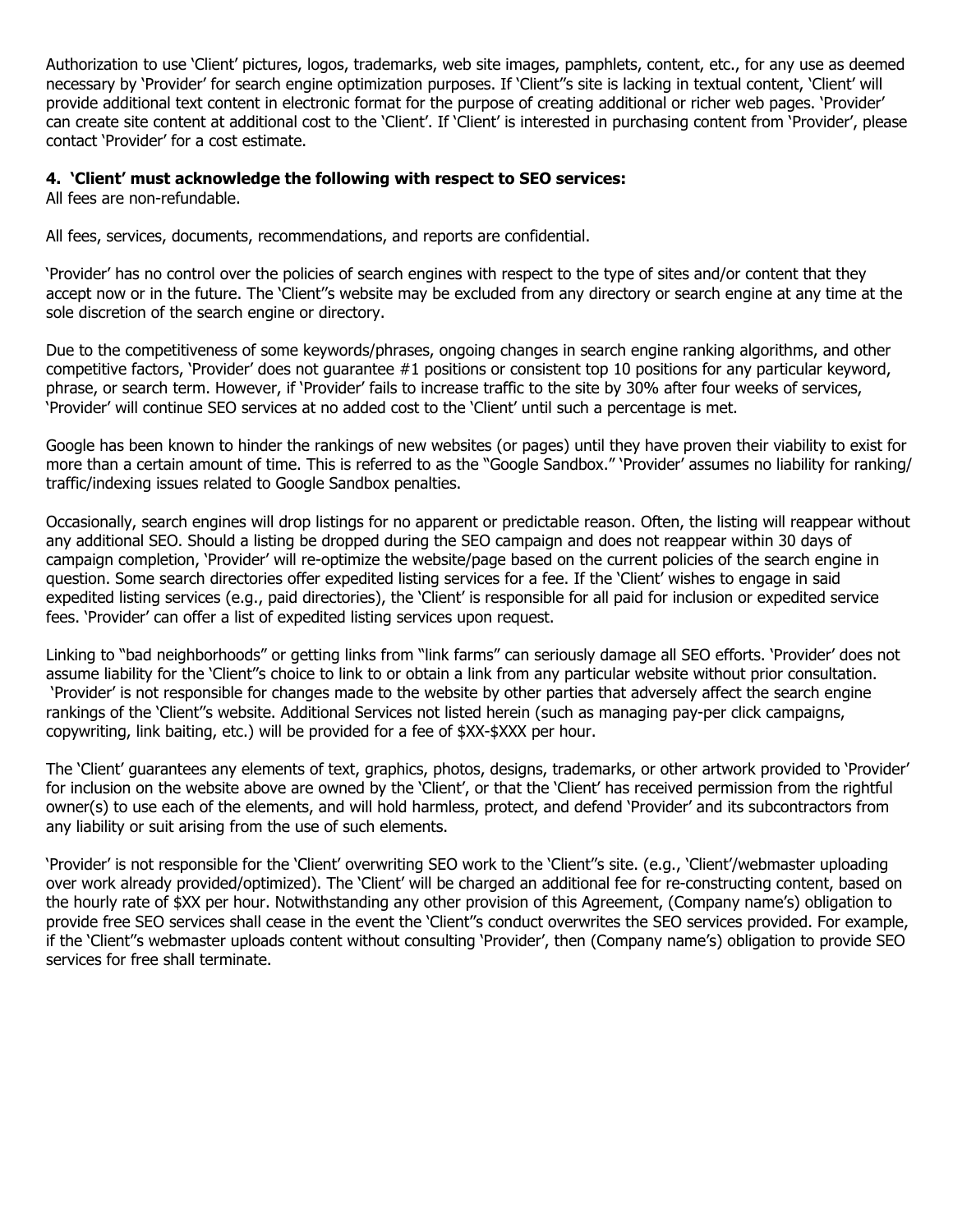### **ENTIRE UNDERSTANDING**

This contract constitutes the sole agreement between the 'Provider' and 'Client' regarding its SEO concierge service. This agreement shall be governed and construed in accordance with the laws of the State of Florida.

I, the contract (print name), assert that I have the authority to make decisions concerning this website, and that I have the authority to promise payment to Visionation LLC for services rendered. I assert that I have read the Visionation Search Enging Optimization monthly subcription contract and understand the contents therein.

By signing this contract. 'Client' agrees to pay the entire price of SEO as indicated on page 1 of this document under the pricing listed under:Basic, Pro, Advanced, and Enterprise. The first payment is due upon 'Client' signature of this agreement. 'Client' monthly billing will begin 30 days after receipt of signed contract and payment of first month's billing.

'Client' Name:

'Client' Signature: Date:

'Provider' Signature:

.<br>WXLILA

'Provider' Name: Corey Provencal C.E.O.